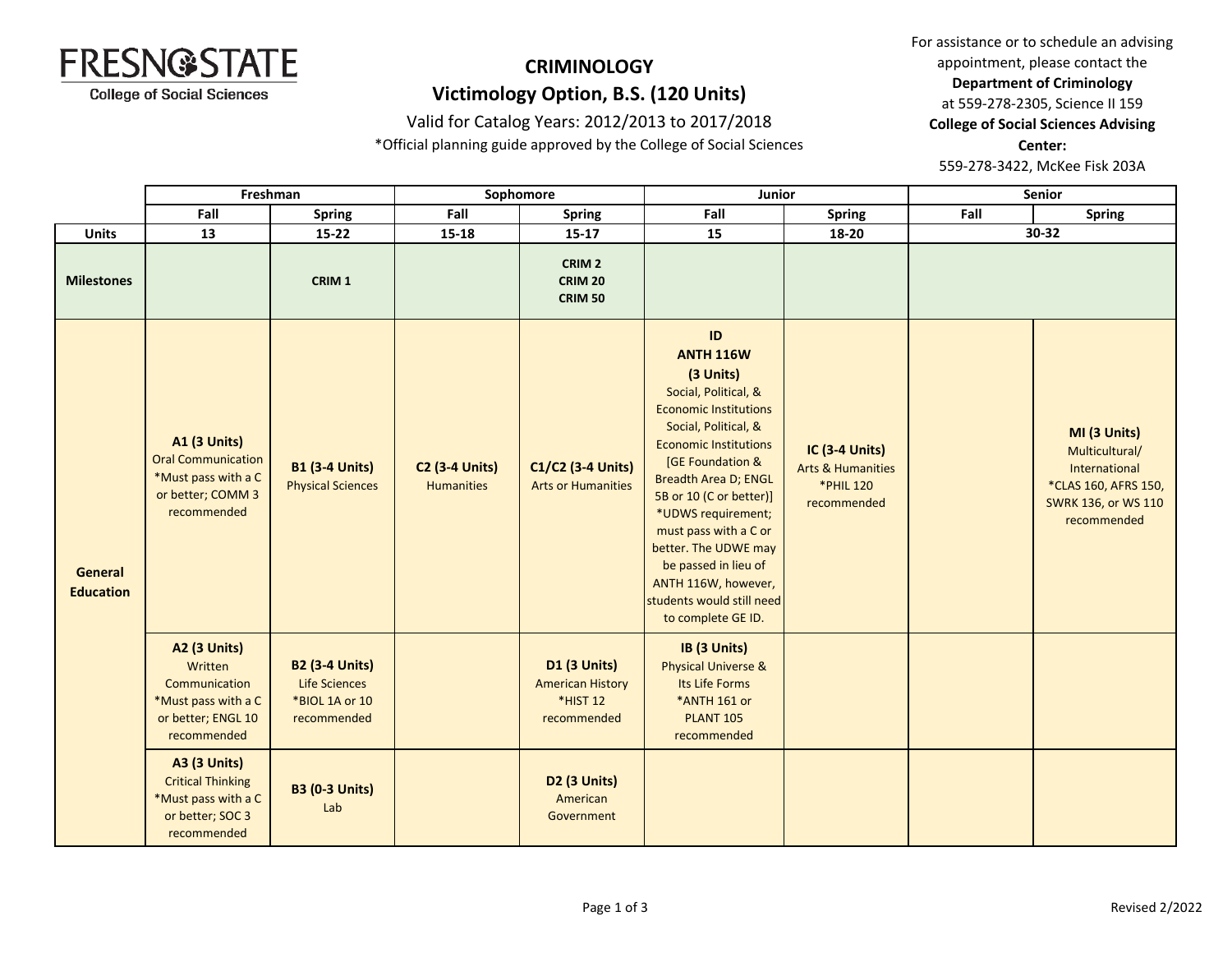

# **CRIMINOLOGY Victimology Option, B.S. (120 Units)**

### Valid for Catalog Years: 2012/2013 to 2017/2018

\*Official planning guide approved by the College of Social Sciences

For assistance or to schedule an advising appointment, please contact the **Department of Criminology** at 559-278-2305, Science II 159 **College of Social Sciences Advising Center:** 

559-278-3422, McKee Fisk 203A

|                             | Freshman                                                                      |                                | Sophomore                                                                                                         |                                                                                                             | Junior                                                                                                                             |                                                                                                                             | Senior                                                                                                                                                                                                             |                                                                                                            |
|-----------------------------|-------------------------------------------------------------------------------|--------------------------------|-------------------------------------------------------------------------------------------------------------------|-------------------------------------------------------------------------------------------------------------|------------------------------------------------------------------------------------------------------------------------------------|-----------------------------------------------------------------------------------------------------------------------------|--------------------------------------------------------------------------------------------------------------------------------------------------------------------------------------------------------------------|------------------------------------------------------------------------------------------------------------|
|                             | Fall                                                                          | <b>Spring</b>                  | Fall                                                                                                              | <b>Spring</b>                                                                                               | Fall                                                                                                                               | <b>Spring</b>                                                                                                               | Fall                                                                                                                                                                                                               | <b>Spring</b>                                                                                              |
| <b>Units</b>                | 13                                                                            | 15-22                          | 15-18                                                                                                             | $15 - 17$                                                                                                   | 15                                                                                                                                 | 18-20                                                                                                                       | 30-32                                                                                                                                                                                                              |                                                                                                            |
| General<br><b>Education</b> | D3 (3 Units)<br><b>Social Science</b><br>*PSYCH 10<br>or SOC 1<br>recommended | <b>C1 (3-4 Units)</b><br>Arts  |                                                                                                                   | <b>E1 (3 Units)</b><br>Lifelong<br><b>Understanding &amp; Self</b><br>Development<br>*CFS 38<br>recommended |                                                                                                                                    |                                                                                                                             |                                                                                                                                                                                                                    |                                                                                                            |
| <b>Major</b>                | CRIM <sub>1</sub><br>$(1$ Unit)                                               | CRIM <sub>2</sub><br>(3 Units) | <b>CRIM 20</b><br>(3 Units)<br>[Pre-Req: CRIM 1<br>recommended]                                                   |                                                                                                             | <b>CRIM 100</b><br>(3 Units)                                                                                                       | <b>CRIM 109</b><br>(3 Units)<br>[Pre-Req: CRIM 2 (C<br>or better); CRIM 20,<br>100, & 170<br>recommended]                   | <b>CRIM 174</b><br>(3 Units)                                                                                                                                                                                       | <b>CRIM 182</b><br>(3 Units)<br>[Pre-Req: May be taken<br>concurrently: CRIM 2, 20,<br>102, 112, CRIM 175] |
|                             |                                                                               |                                | <b>GE Area B4</b><br><b>CRIM 50</b><br>(3 Units)<br>Quantitative<br>Reasoning<br>*Must pass with a C<br>or better |                                                                                                             | <b>CRIM 170 (3 Units)</b><br>[Pre-Req: Pre-Req:<br>Highly recommended:<br>CRIM 50, PH 92, PSYCH<br>42, MATH 11, SOC 125,<br>DS 73] | <b>CRIM 112</b><br>(3 Units)<br>[Pre-Req: CRIM 2, 20<br>(both passed with a C<br>or better); CRIM 100<br>& 170 recommended] | <b>CRIM 175</b><br>(3 Units)                                                                                                                                                                                       | <b>CRIM 173</b><br>(3 Units)<br>*SPRING ONLY                                                               |
|                             |                                                                               |                                |                                                                                                                   |                                                                                                             | <b>CRIM 176</b><br>(3 Units)                                                                                                       | <b>CRIM 140</b><br>(3 Units)                                                                                                | <b>CRIM 177</b><br>(3 Units)                                                                                                                                                                                       |                                                                                                            |
|                             |                                                                               |                                |                                                                                                                   |                                                                                                             |                                                                                                                                    | <b>CRIM 150</b><br>(3 Units)<br>*Approved substitute:<br><b>CRIM 102</b>                                                    | <b>Criminology Electives (3 Units)</b><br>CRIM 120, 133, 134, 135, 141, 152, 153,<br>190/192; PAX 100; AFRS 146; CLAS 116;<br><b>CRIM/WS 126; PHIL 121</b><br>*See course catalog for prerequisite<br>requirements |                                                                                                            |